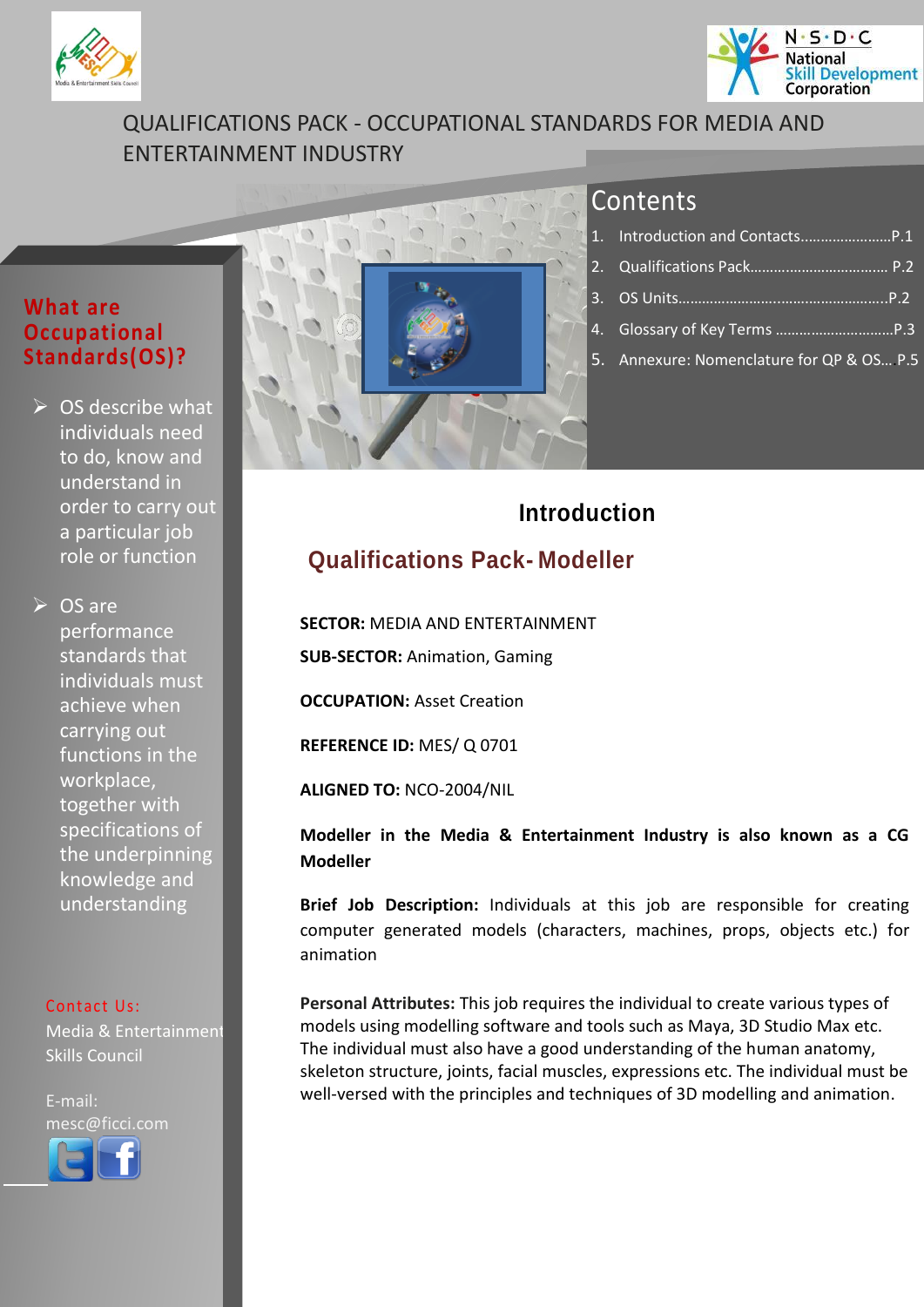



Job Details Job Details

<span id="page-1-1"></span><span id="page-1-0"></span>

| <b>Qualifications Pack Code</b> | <b>MES/Q0701</b>                                                                            |                         |          |
|---------------------------------|---------------------------------------------------------------------------------------------|-------------------------|----------|
| <b>Job Role</b>                 | <b>Modeller</b><br>This job role is applicable in both national and international scenarios |                         |          |
| <b>Credits(NSQF)</b>            | <b>TBD</b>                                                                                  | <b>Version number</b>   | 1.0      |
| <b>Sector</b>                   | Media and<br><b>Entertainment</b>                                                           | <b>Drafted on</b>       | 16/07/13 |
| Sub-sector                      | <b>Animation, Gaming</b>                                                                    | Last reviewed on        | 30/07/13 |
| <b>Occupation</b>               | <b>Asset Creation</b>                                                                       | <b>Next review date</b> | 29/07/15 |

| <b>Job Role</b>                                                   | <b>Modeller</b>                                                                                                                                             |  |
|-------------------------------------------------------------------|-------------------------------------------------------------------------------------------------------------------------------------------------------------|--|
|                                                                   |                                                                                                                                                             |  |
| <b>Role Description</b>                                           | Create computer generated models for animation                                                                                                              |  |
| 3<br><b>NSQF level</b>                                            |                                                                                                                                                             |  |
| <b>Minimum Educational Qualifications</b>                         | Class X                                                                                                                                                     |  |
| <b>Maximum Educational Qualifications</b>                         |                                                                                                                                                             |  |
| <b>Training</b><br>(Suggested but not mandatory)                  | 3D software such as Maya, 3D Studio Max etc.                                                                                                                |  |
| <b>Experience</b>                                                 | 0-1 years Trainee Modeller/ Junior Modeller<br>1+ years Modeller                                                                                            |  |
| <b>Applicable National Occupational</b><br><b>Standards (NOS)</b> | Compulsory:<br>MES / N 0701 (Prepare computer generated models)<br>1.<br>2.<br>MES / N 0704 (Maintain workplace health and safety)<br><b>Optional: N.A.</b> |  |
| <b>Performance Criteria</b>                                       | As described in the relevant OS units                                                                                                                       |  |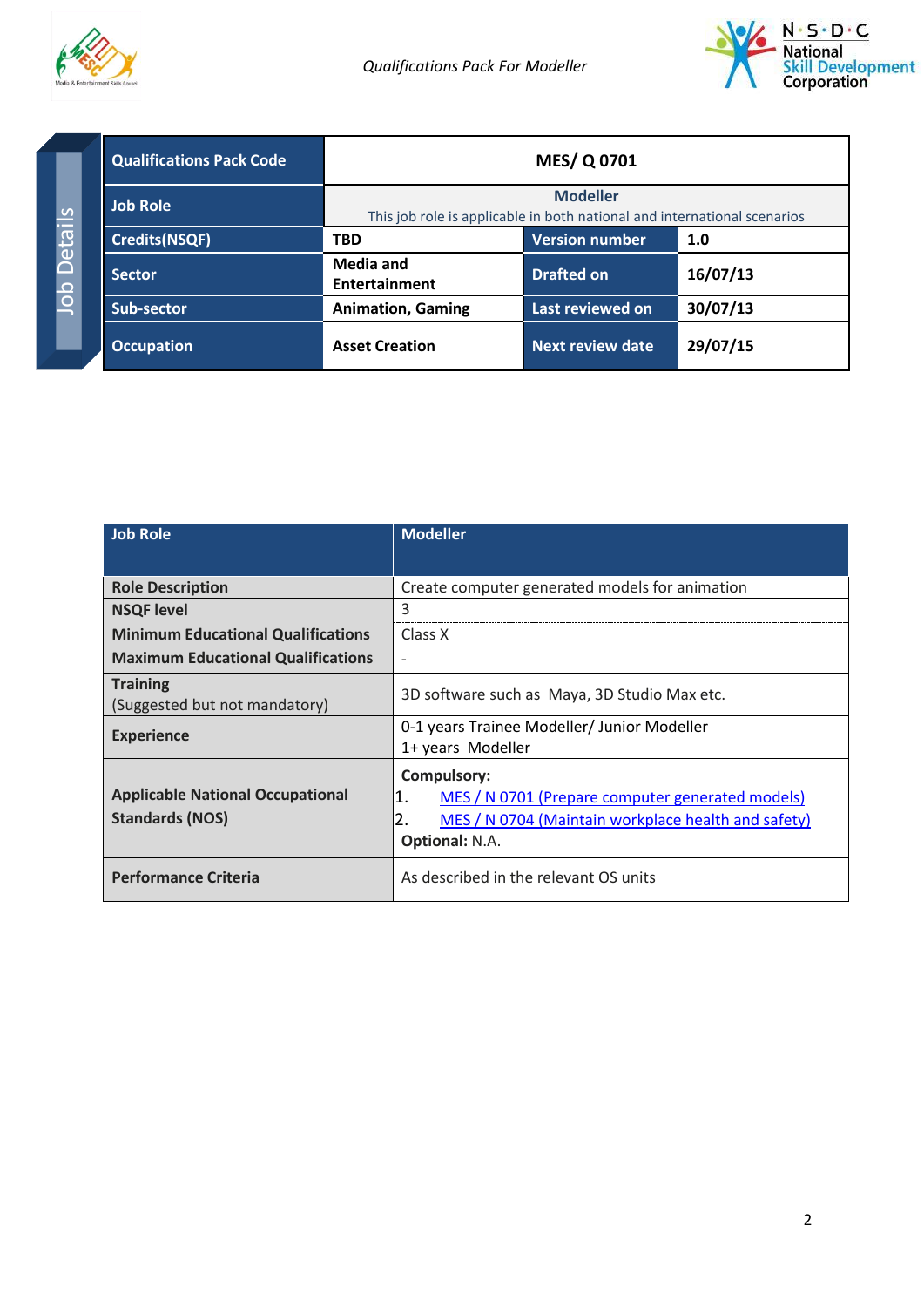



| <b>Keywords / Terms</b>                         | <b>Description</b>                                                                                                                                                                                                                                                                                      |
|-------------------------------------------------|---------------------------------------------------------------------------------------------------------------------------------------------------------------------------------------------------------------------------------------------------------------------------------------------------------|
| <b>Budget</b>                                   | Budget is an estimate of the total cost of production that may include a<br>break-up of cost components                                                                                                                                                                                                 |
| Composition                                     | Composition is the positioning of the character with respect to the<br>background and camera                                                                                                                                                                                                            |
| Clean-up                                        | Refining the interim/rough rough animation                                                                                                                                                                                                                                                              |
| <b>Creative Brief</b>                           | Creative brief is a document that captures the key questions that serve as<br>a guide for the production including the vision, objective of the project,<br>target audience, timelines, budgets, milestones, stakeholders etc.                                                                          |
| <b>Key Frame</b>                                | Key Frames are the key poses, usually the start and end poses for a<br>particular animation sequence                                                                                                                                                                                                    |
| Modelling                                       | Modelling is the process of creating three-dimensional models for<br>animation using a specialised software application.                                                                                                                                                                                |
| Rendering                                       | Rendering is the process of converting three-dimensional models into<br>two-dimensional images with 3D effects                                                                                                                                                                                          |
| Rigging                                         | Rigging is the process of adding joints to a static three-dimensional model<br>to aid movement during posing                                                                                                                                                                                            |
| <b>Timelines</b>                                | Timelines is a listing of dates by which the production milestones/stages<br>need to be completed                                                                                                                                                                                                       |
| Sector                                          | Sector is a conglomeration of different business operations having similar<br>businesses and interests. It may also be defined as a distinct subset of the<br>economy whose components share similar characteristics and interests.                                                                     |
| Sub-sector                                      | Sub-sector is derived from a further breakdown based on the<br>characteristics and interests of its components.                                                                                                                                                                                         |
| Vertical                                        | Vertical may exist within a sub-sector representing different domain<br>areas or the client industries served by the industry.                                                                                                                                                                          |
| Occupation                                      | Occupation is a set of job roles, which perform similar/related set of<br>functions in an industry                                                                                                                                                                                                      |
| Function                                        | Function is an activity necessary for achieving the key purpose of the<br>sector, occupation, or area of work, which can be carried out by a person<br>or a group of persons. Functions are identified through functional<br>analysis and form the basis of OS.                                         |
| Sub-functions                                   | Sub-functions are sub-activities essential to fulfill the achieving the<br>objectives of the function.                                                                                                                                                                                                  |
| Job role                                        | Job role defines a unique set of functions that together form a unique<br>employment opportunity in an organization.                                                                                                                                                                                    |
| <b>Occupational Standards</b><br>(OS)           | OS specify the standards of performance an individual must achieve<br>when carrying out a function in the workplace, together with the<br>knowledge and understanding they need to meet that standard<br>consistently. Occupational Standards are applicable both in the Indian<br>and global contexts. |
| Performance Criteria                            | Performance Criteria are statements that together specify the standard<br>of performance required when carrying out a task                                                                                                                                                                              |
| <b>National Occupational</b><br>Standards (NOS) | NOS are Occupational Standards which apply uniquely in the Indian<br>context.                                                                                                                                                                                                                           |
| <b>Qualifications PackCode</b>                  | Qualifications Pack Code is a unique reference code that identifies a<br>qualifications pack.                                                                                                                                                                                                           |
| <b>Qualifications Pack(QP)</b>                  | Qualifications Pack comprises the set of OS, together with the<br>educational, training and other criteria required to perform a job role. A $3$<br>Qualifications Pack is assigned a unique qualification pack code.                                                                                   |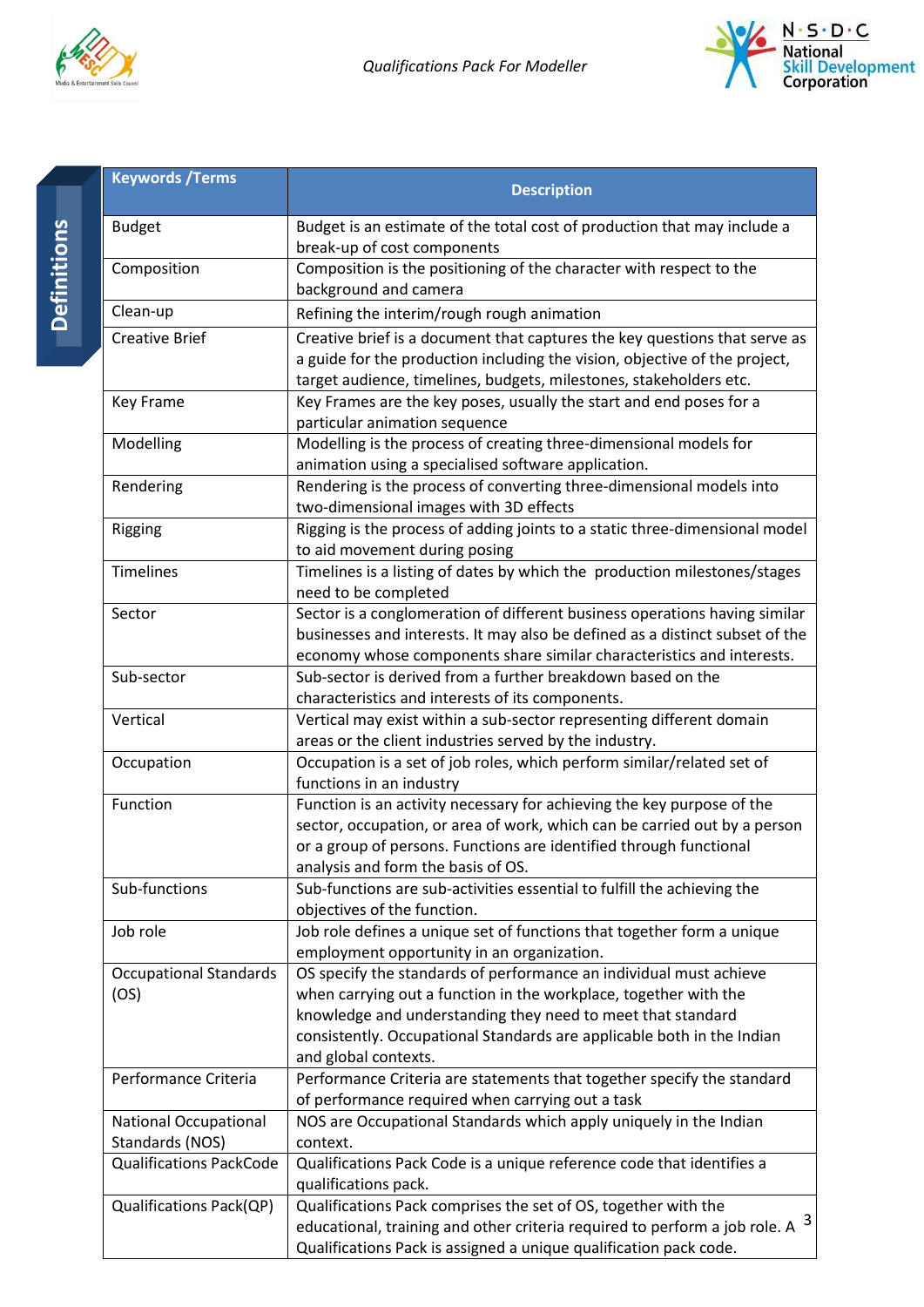



| Unit Code                            | Unit Code is a unique identifier for an Occupational Standard, which is<br>denoted by an 'N'.                                                                                                                                                                                              |  |  |
|--------------------------------------|--------------------------------------------------------------------------------------------------------------------------------------------------------------------------------------------------------------------------------------------------------------------------------------------|--|--|
| Unit Title                           | Unit Title gives a clear overall statement about what the incumbent<br>should be able to do.                                                                                                                                                                                               |  |  |
| Description                          | Description gives a short summary of the unit content. This would be<br>helpful to anyone searching on a database to verify that this is the<br>appropriate OS they are looking for.                                                                                                       |  |  |
| Scope                                | Scope is the set of statements specifying the range of variables that an<br>individual may have to deal with in carrying out the function which have<br>a critical impact on the quality of performance required.                                                                          |  |  |
| Knowledge and<br>Understanding       | Knowledge and Understanding are statements which together specify the<br>technical, generic, professional and organizational specific knowledge<br>that an individual needs in order to perform to the required standard.                                                                  |  |  |
| <b>Organizational Context</b>        | Organizational Context includes the way the organization is structured<br>and how it operates, including the extent of operative knowledge<br>managers have of their relevant areas of responsibility.                                                                                     |  |  |
| <b>Technical Knowledge</b>           | Technical Knowledge is the specific knowledge needed to accomplish<br>specific designated responsibilities.                                                                                                                                                                                |  |  |
| Core Skills/Generic<br><b>Skills</b> | Core Skills or Generic Skills are a group of skills that are key to learning<br>and working in today's world. These skills are typically needed in any<br>work environment. In the context of the OS, these include<br>communication related skills that are applicable to most job roles. |  |  |
| <b>Keywords / Terms</b>              | <b>Description</b>                                                                                                                                                                                                                                                                         |  |  |
| <b>NOS</b>                           | National Occupational Standard(s)                                                                                                                                                                                                                                                          |  |  |
| QP                                   | <b>Qualifications Pack</b>                                                                                                                                                                                                                                                                 |  |  |
| <b>NSQF</b>                          | <b>National Skill Qualifications Framework</b>                                                                                                                                                                                                                                             |  |  |
| <b>NVEQF</b>                         | National Vocational Education Qualifications Framework                                                                                                                                                                                                                                     |  |  |
| <b>NVQF</b>                          | <b>National Vocational Qualifications Framework</b>                                                                                                                                                                                                                                        |  |  |
| CG                                   | <b>Computer Generated</b>                                                                                                                                                                                                                                                                  |  |  |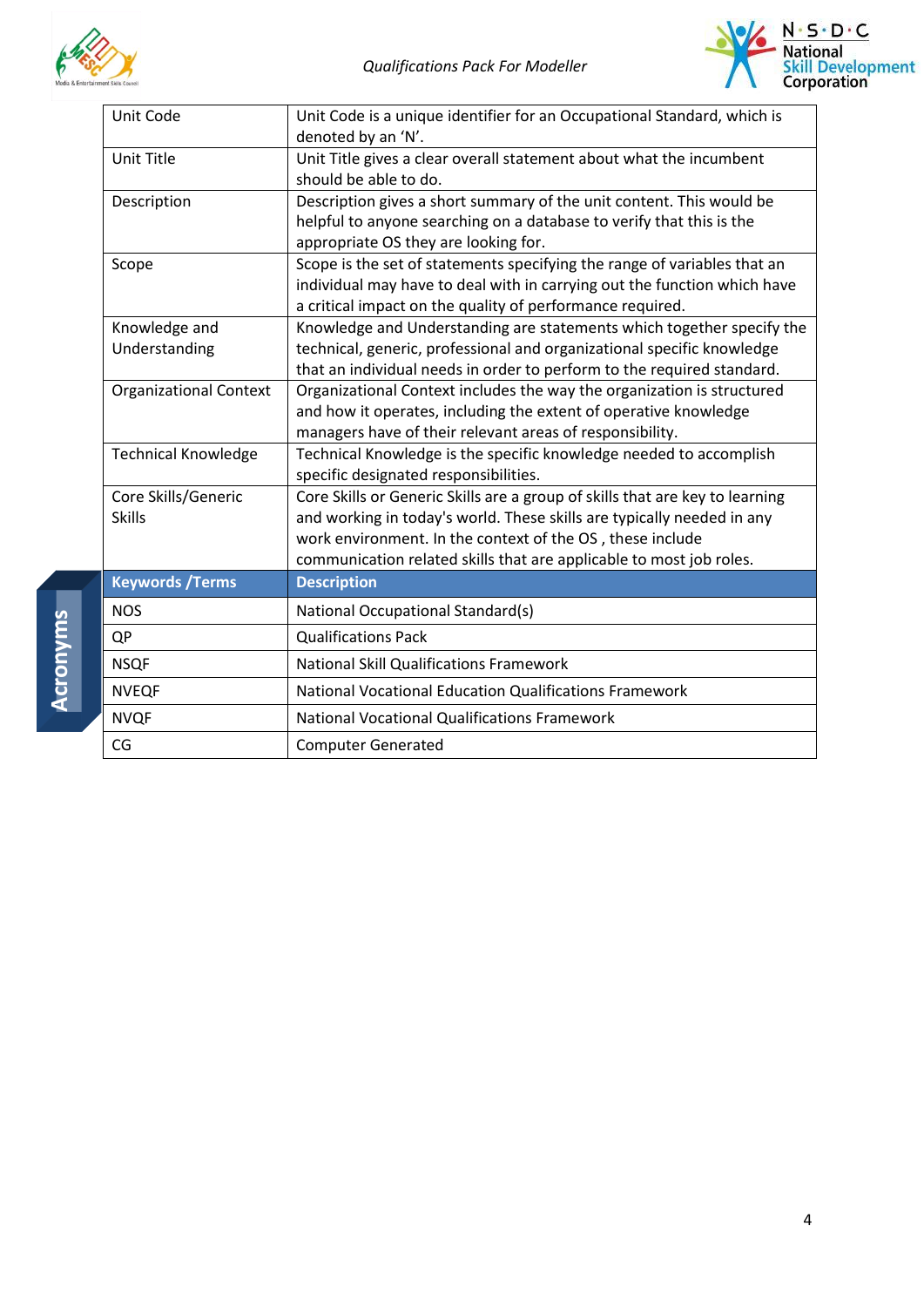



---------------------------------------------------------------------------------------------------------------------------------------



**MES/ N 0701 Prepare computer generated models**

# **National Occupational Standard**

<span id="page-4-0"></span>

#### --------------------------------------------------------------------------------------------------------------------------------------- **Overview**

**This unit is about creating computer generated models for the animation process**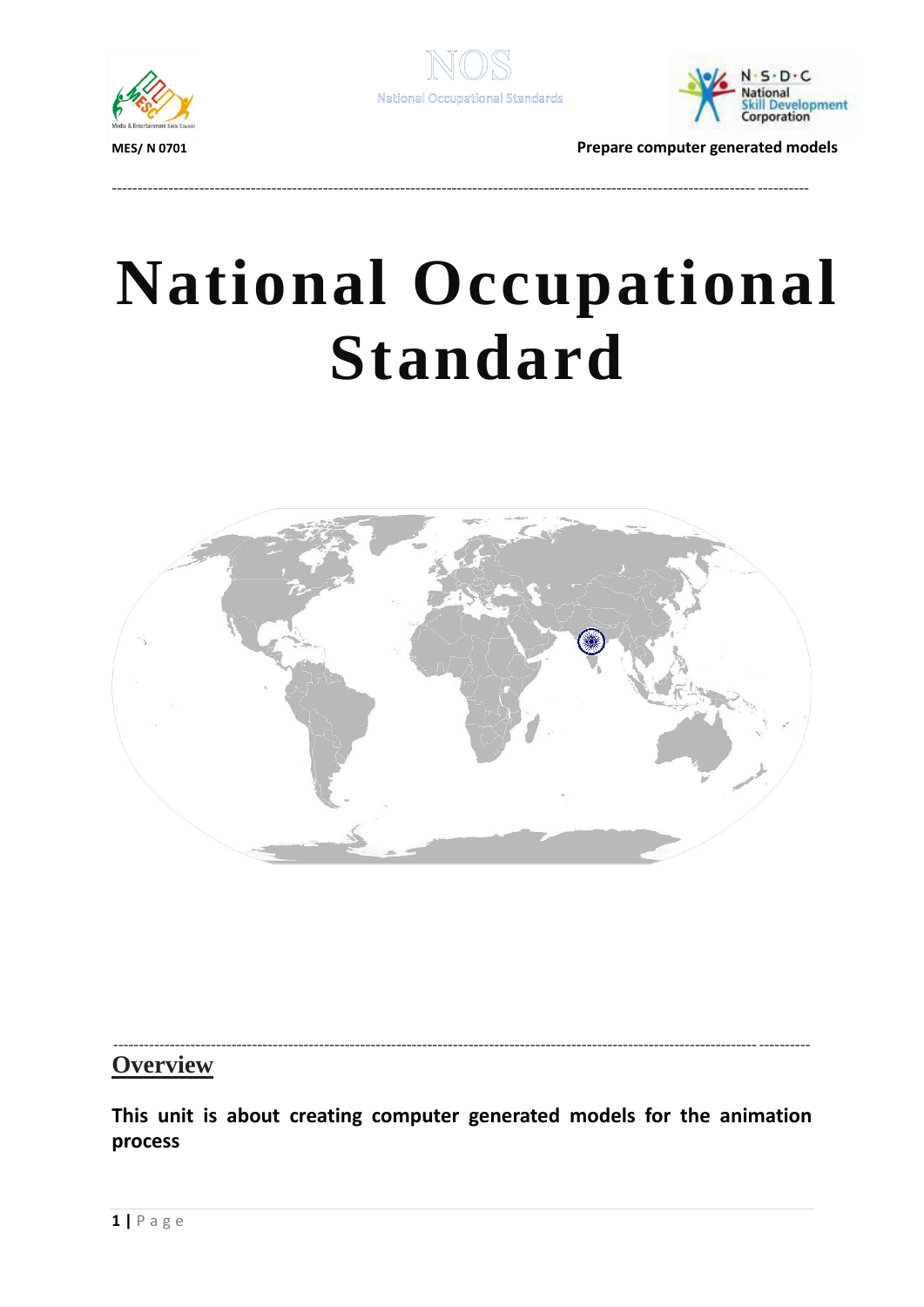

<span id="page-5-0"></span>



| <b>Unit Code</b>                                                                                            | <b>MES/N0701</b>                                                                                                                                                                                                                                                                                                                                                                                                                                                                                                                                                                                                                                                                                                                                                                                             |  |  |  |  |
|-------------------------------------------------------------------------------------------------------------|--------------------------------------------------------------------------------------------------------------------------------------------------------------------------------------------------------------------------------------------------------------------------------------------------------------------------------------------------------------------------------------------------------------------------------------------------------------------------------------------------------------------------------------------------------------------------------------------------------------------------------------------------------------------------------------------------------------------------------------------------------------------------------------------------------------|--|--|--|--|
| <b>Unit Title</b><br>(Task)                                                                                 | Prepare computer generated models                                                                                                                                                                                                                                                                                                                                                                                                                                                                                                                                                                                                                                                                                                                                                                            |  |  |  |  |
| <b>Description</b>                                                                                          | This OS unit is about creating computer generated models for the animation process                                                                                                                                                                                                                                                                                                                                                                                                                                                                                                                                                                                                                                                                                                                           |  |  |  |  |
| <b>Scope</b>                                                                                                | This unit/task covers the following:<br>Preparation of computer generated 3D models, including characters<br>machines, sets and props, game modeling, objects, locations/ background<br>elements such as environment, architecture, landscapes, interiors and blend<br>shapes                                                                                                                                                                                                                                                                                                                                                                                                                                                                                                                                |  |  |  |  |
| Performance Criteria (PC) w.r.t. the Scope                                                                  |                                                                                                                                                                                                                                                                                                                                                                                                                                                                                                                                                                                                                                                                                                                                                                                                              |  |  |  |  |
| <b>Element</b>                                                                                              | <b>Performance Criteria</b>                                                                                                                                                                                                                                                                                                                                                                                                                                                                                                                                                                                                                                                                                                                                                                                  |  |  |  |  |
| Preparation of<br>computer generated<br>3D models                                                           | To be competent, the user/individual on the job must be able to:<br>PC1. Prepare digital models according to the design brief (appearance,<br>complexion, dressing, moods, personalities, expressions etc.), requirements<br>(number, types, duplicates etc.), specifications (dimensions, operating<br>parameters etc.) and technical needs of the project (Television, Film, Gaming,<br>Internet, DVD etc.)<br>Create prototypes/pilots for testing<br>PC <sub>2</sub> .<br>PC3. Understand the final display medium and adapt / suggest the model for its<br>polycounts, mesh complexity, movement capability etc.<br>Ensure that the models will be able to perform properly once animated, are<br>PC4.<br>uniform and consistent and are delivered in appropriate formats that can be<br>used by others |  |  |  |  |
| <b>Knowledge and Understanding (K)</b>                                                                      |                                                                                                                                                                                                                                                                                                                                                                                                                                                                                                                                                                                                                                                                                                                                                                                                              |  |  |  |  |
| A. Organizational<br><b>Context</b><br>(Knowledge of the<br>company /<br>organization and<br>its processes) | The user/individual on the job needs to know and understand:<br>KA1. The creative vision and elements of production<br>KA2. The project pipeline/schedule and timelines<br>KA3. The intended purpose/ end-use of the models that need to be created                                                                                                                                                                                                                                                                                                                                                                                                                                                                                                                                                          |  |  |  |  |
| <b>B. Technical</b><br><b>Knowledge</b>                                                                     | The user/individual on the job needs to know and understand:<br>KB1. Principles of 3D modeling and animation including concepts like polygons,<br>nurbs, and sub surface modeling etc.<br>KB2. Human anatomy, skeleton structure, joints, facial muscles etc.<br>KB3. Human mannerisms, emotions, behavior, facial expressions etc.<br>Basics of rigging to help build models with the minimum necessary spline,<br>KB4.<br>nurbs and polygons<br>KB5. Techniques and workflow of UV mapping<br>KB6. Principles of engineering<br>Physics of motion, resistance and volume<br>KB7.<br>Form, scale and proportion of various models<br>KB8.                                                                                                                                                                   |  |  |  |  |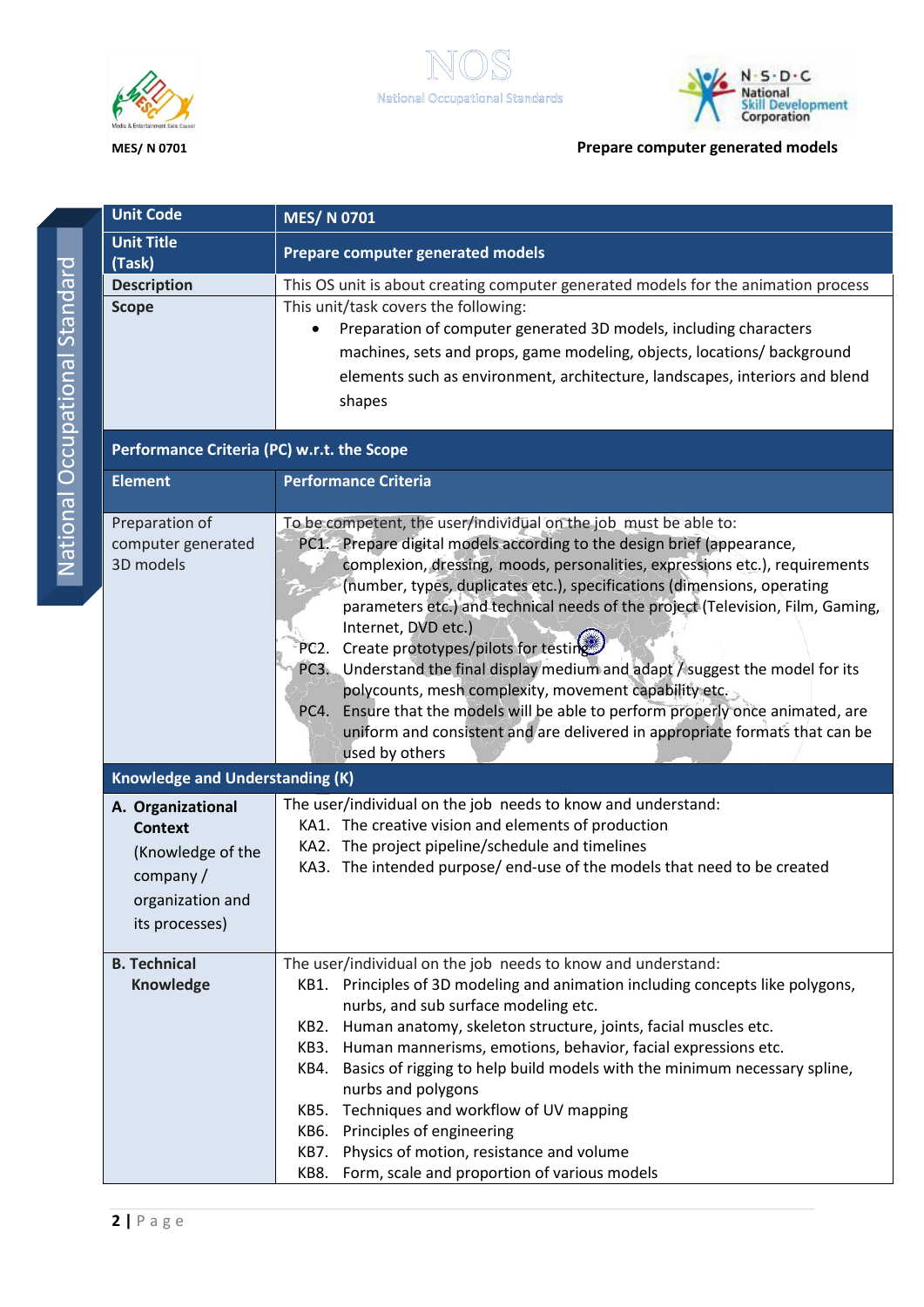



|                                                                                                                                | KB9. The techniques of sculpting (added advantage)                                                                                                                |  |  |  |
|--------------------------------------------------------------------------------------------------------------------------------|-------------------------------------------------------------------------------------------------------------------------------------------------------------------|--|--|--|
|                                                                                                                                | KB10. Drawing and illustration techniques                                                                                                                         |  |  |  |
|                                                                                                                                | KB11. How to create various types of models (organic, non-organic, simple,                                                                                        |  |  |  |
|                                                                                                                                | complex)                                                                                                                                                          |  |  |  |
|                                                                                                                                | KB12. How to use modelling software and tools such as Maya, 3D Studio Max,                                                                                        |  |  |  |
|                                                                                                                                | Blender, Mud-Box, Zbrush, Mari etc.                                                                                                                               |  |  |  |
|                                                                                                                                | KB13. How to design and develop models consistent with the creative look of the                                                                                   |  |  |  |
| production and in accordance to the script and design brief                                                                    |                                                                                                                                                                   |  |  |  |
|                                                                                                                                | KB14. How to build models with the necessary detailing and as per the camera                                                                                      |  |  |  |
|                                                                                                                                | distance                                                                                                                                                          |  |  |  |
| KB15. The sources for research and reference material                                                                          |                                                                                                                                                                   |  |  |  |
| KB16. How to design models to suit the final use. E.g. a model created for feature                                             |                                                                                                                                                                   |  |  |  |
| films is different from model created for television series and it is further                                                  |                                                                                                                                                                   |  |  |  |
|                                                                                                                                | different from model created for a game or e-Learning module                                                                                                      |  |  |  |
|                                                                                                                                | KB17. How to Test models (through the basic phonemes test, basic expression test,<br>simulation tests, grayscale turnarounds) to ensure that they meet the design |  |  |  |
|                                                                                                                                | specification and production requirements                                                                                                                         |  |  |  |
|                                                                                                                                | KB18. How to test characters, props and environments to ensure they appear                                                                                        |  |  |  |
|                                                                                                                                |                                                                                                                                                                   |  |  |  |
| correctly from all required camera positions and angles                                                                        |                                                                                                                                                                   |  |  |  |
| KB19. How to optimise mesh as per production requirements<br>KB20. Applicable copyright norms and intellectual property rights |                                                                                                                                                                   |  |  |  |
| KB21. Applicable health and safety guidelines                                                                                  |                                                                                                                                                                   |  |  |  |
| <b>Skills (S) (Optional)</b>                                                                                                   |                                                                                                                                                                   |  |  |  |
| A. Core Skills/                                                                                                                | <b>Writing Skills</b>                                                                                                                                             |  |  |  |
| <b>Generic Skills</b>                                                                                                          |                                                                                                                                                                   |  |  |  |
|                                                                                                                                | The user/individual on the job needs to know and understand how to:                                                                                               |  |  |  |
|                                                                                                                                | SA1. Document notes /draw illustrations to assist during the modelling process                                                                                    |  |  |  |
|                                                                                                                                | <b>Reading Skills</b>                                                                                                                                             |  |  |  |
|                                                                                                                                | The user/individual on the job needs to know and understand how to:                                                                                               |  |  |  |
|                                                                                                                                | SA2. Read and understand the design brief and character pack                                                                                                      |  |  |  |
|                                                                                                                                |                                                                                                                                                                   |  |  |  |
|                                                                                                                                | SA3. Research links, videos, artwork etc. that can be used as references during the                                                                               |  |  |  |
|                                                                                                                                | modelling process                                                                                                                                                 |  |  |  |
|                                                                                                                                | <b>Oral Communication (Listening and Speaking skills)</b>                                                                                                         |  |  |  |
|                                                                                                                                |                                                                                                                                                                   |  |  |  |
|                                                                                                                                | The user/individual on the job needs to know and understand how to:                                                                                               |  |  |  |
|                                                                                                                                | SA4. Understand the design brief and requirements from the Art Director and                                                                                       |  |  |  |
|                                                                                                                                | character designers                                                                                                                                               |  |  |  |
|                                                                                                                                | SA5. Present the final character models to the Art Director and solicit feedback                                                                                  |  |  |  |
| <b>Professional Skills</b><br>В.                                                                                               | <b>Plan and Organize</b>                                                                                                                                          |  |  |  |
|                                                                                                                                | The user/individual on the job needs to know and understand how to:                                                                                               |  |  |  |
|                                                                                                                                | Breakup the tasks required and estimate the time required for each task, so as<br>SB1.                                                                            |  |  |  |
|                                                                                                                                | to manage the allotted work and achieve it in given schedule                                                                                                      |  |  |  |
|                                                                                                                                | <b>Problem Solving</b>                                                                                                                                            |  |  |  |
|                                                                                                                                | The user/individual on the job needs to know and understand how to:                                                                                               |  |  |  |
|                                                                                                                                | Identify any creative problems that may arise during the production and find<br>SB <sub>2</sub> .                                                                 |  |  |  |
|                                                                                                                                | solutions to address them<br>Handle technical issues such as pipeline concerns, optimizing efficiency of<br>SB3.                                                  |  |  |  |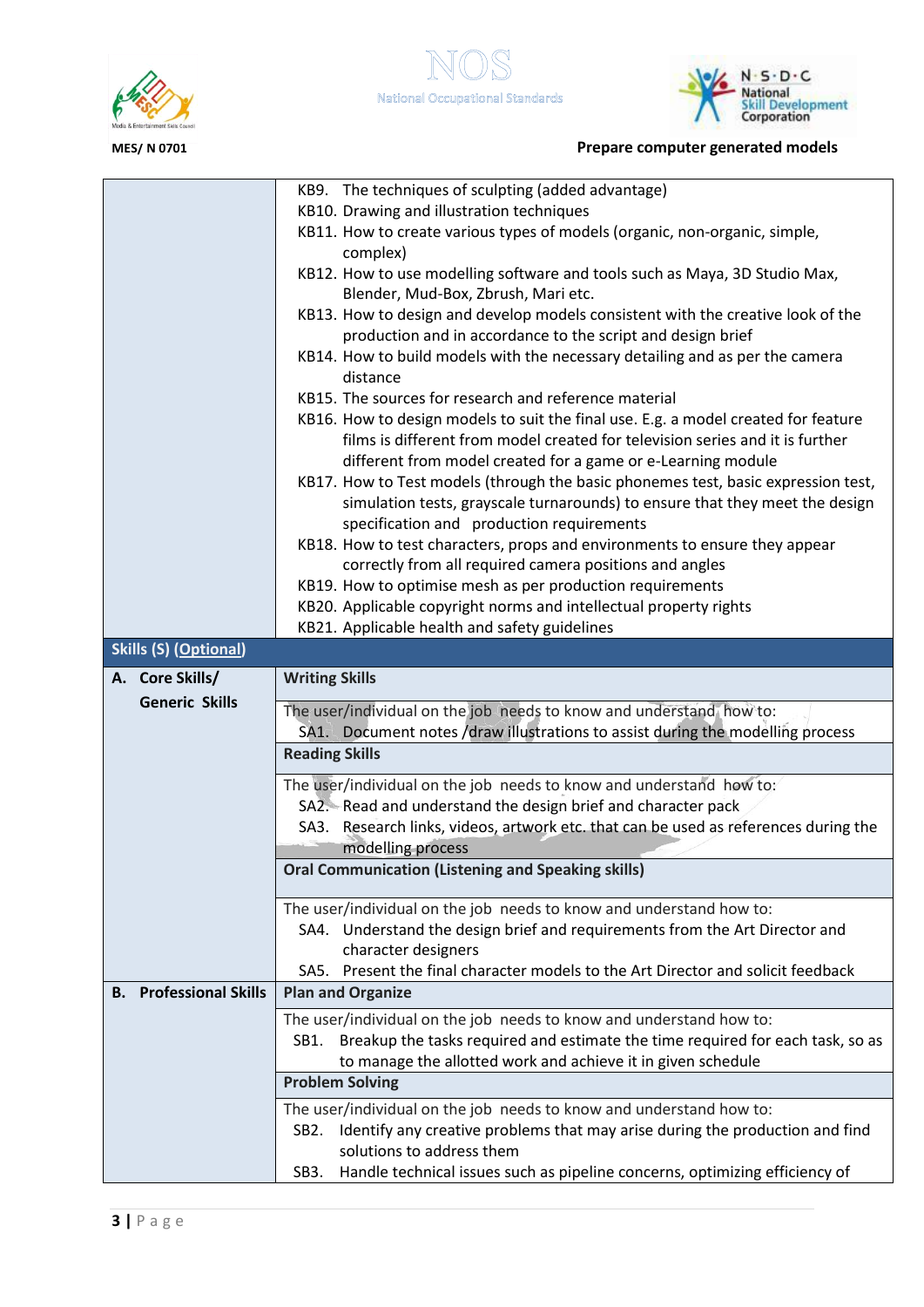





assets and asset integration

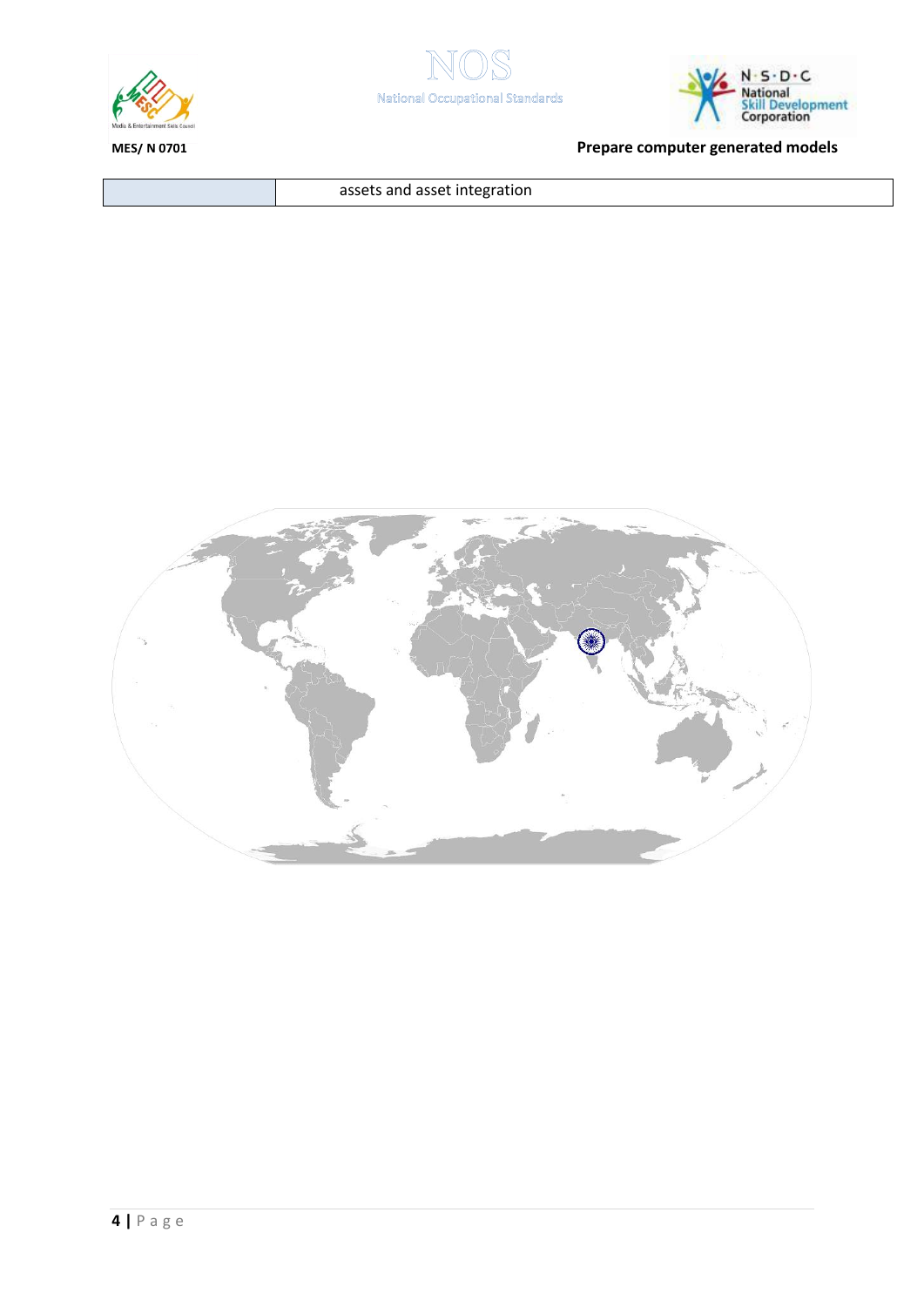



# **NOS Version Control**

| NOS Code             | MES / N 0701                             |                         |          |
|----------------------|------------------------------------------|-------------------------|----------|
| <b>Credits(NSQF)</b> | <b>TBD</b>                               | <b>Version number</b>   | 02       |
| <b>Sector</b>        | <b>Media and</b><br><b>Entertainment</b> | <b>Drafted on</b>       | 16/07/13 |
| Sub-sector           | <b>Animation, Gaming</b>                 | Last reviewed on        | 30/07/13 |
| <b>Occupation</b>    | <b>Asset Creation</b>                    | <b>Next review date</b> | 29/07/15 |

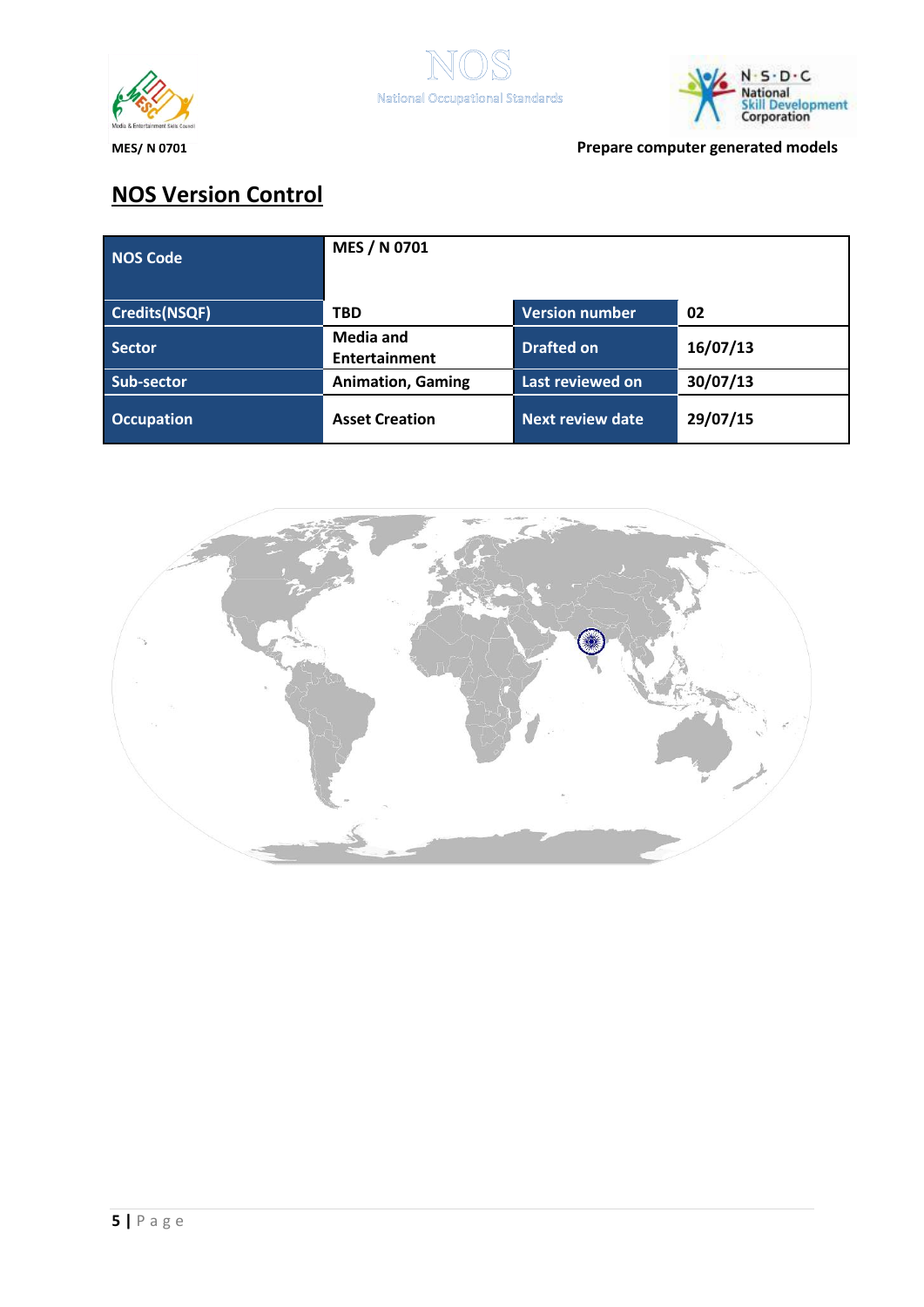



---------------------------------------------------------------------------------------------------------------------------------------



**MES/ N 0704 Maintain workplace health and safety**

# **National Occupational Standard**

<span id="page-9-0"></span>

#### --------------------------------------------------------------------------------------------------------------------------------------- **Overview**

**This unit is about contributing towards maintaining a healthy, safe and secure working environment**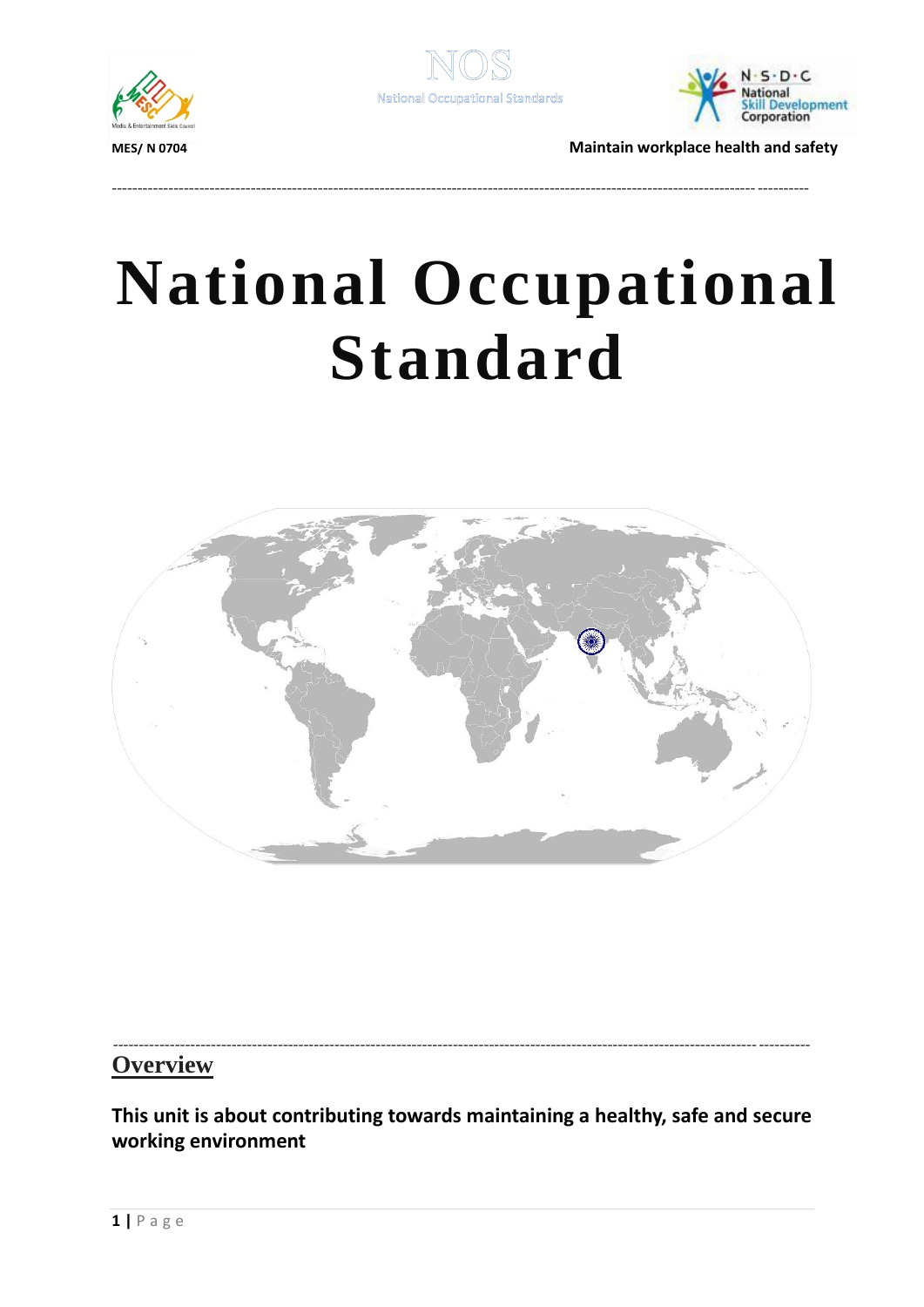



## **MES/ N 0704 Maintain workplace health and safety**

| <b>Unit Code</b>                                                                          | <b>MES/N 0704</b>                                                                                                                                                                                                                                                                                                                                                                                                                                                                                                                                                 |
|-------------------------------------------------------------------------------------------|-------------------------------------------------------------------------------------------------------------------------------------------------------------------------------------------------------------------------------------------------------------------------------------------------------------------------------------------------------------------------------------------------------------------------------------------------------------------------------------------------------------------------------------------------------------------|
| <b>Unit Title</b><br>(Task)                                                               | Maintain workplace health and safety                                                                                                                                                                                                                                                                                                                                                                                                                                                                                                                              |
| <b>Description</b>                                                                        | This OS unit is about contributing towards maintaining a healthy, safe and secure<br>working environment                                                                                                                                                                                                                                                                                                                                                                                                                                                          |
| <b>Scope</b>                                                                              | This unit/task covers the following:<br>Understanding the health, safety and security risks prevalent in the workplace<br>Knowing the people responsible for health and safety and the resources available<br>Identifying and reporting risks<br>Complying with procedures in the event of an emergency                                                                                                                                                                                                                                                           |
| Performance Criteria (PC) w.r.t. the Scope                                                |                                                                                                                                                                                                                                                                                                                                                                                                                                                                                                                                                                   |
| <b>Element</b>                                                                            | <b>Performance Criteria</b>                                                                                                                                                                                                                                                                                                                                                                                                                                                                                                                                       |
| Understanding the<br>risks prevalent in the<br>workplace                                  | To be competent, the user/individual on the job must be able to:<br>PC1. Understand and comply with the organisation's current health, safety and<br>security policies and procedures<br>PC2. Understand the safe working practices pertaining to own occupation<br>PC3. Understand the government norms and policies relating to health and safety<br>including emergency procedures for illness, accidents, fires or others which<br>may involve evacuation of the previses<br>PC4. Participate in organization health and safety knowledge sessions and drills |
| Knowing the people<br>responsible for health<br>and safety and the<br>resources available | PC5. Identify the people responsible for health and safety in the workplace,<br>including those to contact in case of an emergency<br>Identify security signals e.g. fire alarms and places such as staircases, fire<br>PC6.<br>warden stations, first aid and medical rooms                                                                                                                                                                                                                                                                                      |
| Identifying and<br>reporting risks                                                        | PC7. Identify aspects of your workplace that could cause potential risk to own and<br>others health and safety<br>PC8. Ensure own personal health and safety, and that of others in the workplace<br>though precautionary measures<br>PC9. Identify and recommend opportunities for improving health, safety, and<br>security to the designated person<br>PC10. Report any hazards outside the individual's authority to the relevant person<br>in line with organisational procedures and warn other people who may be<br>affected                               |
| Complying with<br>procedures in the<br>event of an<br>emergency                           | PC11. Follow organisation's emergency procedures for accidents, fires or any other<br>natural calamity in case of a hazard<br>PC12. Identify and correct risks like illness, accidents, fires or any other natural<br>calamity safely and within the limits of individual's authority                                                                                                                                                                                                                                                                             |
| <b>Knowledge and Understanding (K)</b>                                                    |                                                                                                                                                                                                                                                                                                                                                                                                                                                                                                                                                                   |
| A. Organizational<br><b>Context</b><br>(Knowledge of the<br>company/<br>organization and  | The user/individual on the job needs to know and understand:<br>KA1. Organisation's norms and policies relating to health and safety<br>KA2. Government norms and policies regarding health and safety and related<br>emergency procedures<br>KA3. Limits of authority while dealing with risks/ hazards                                                                                                                                                                                                                                                          |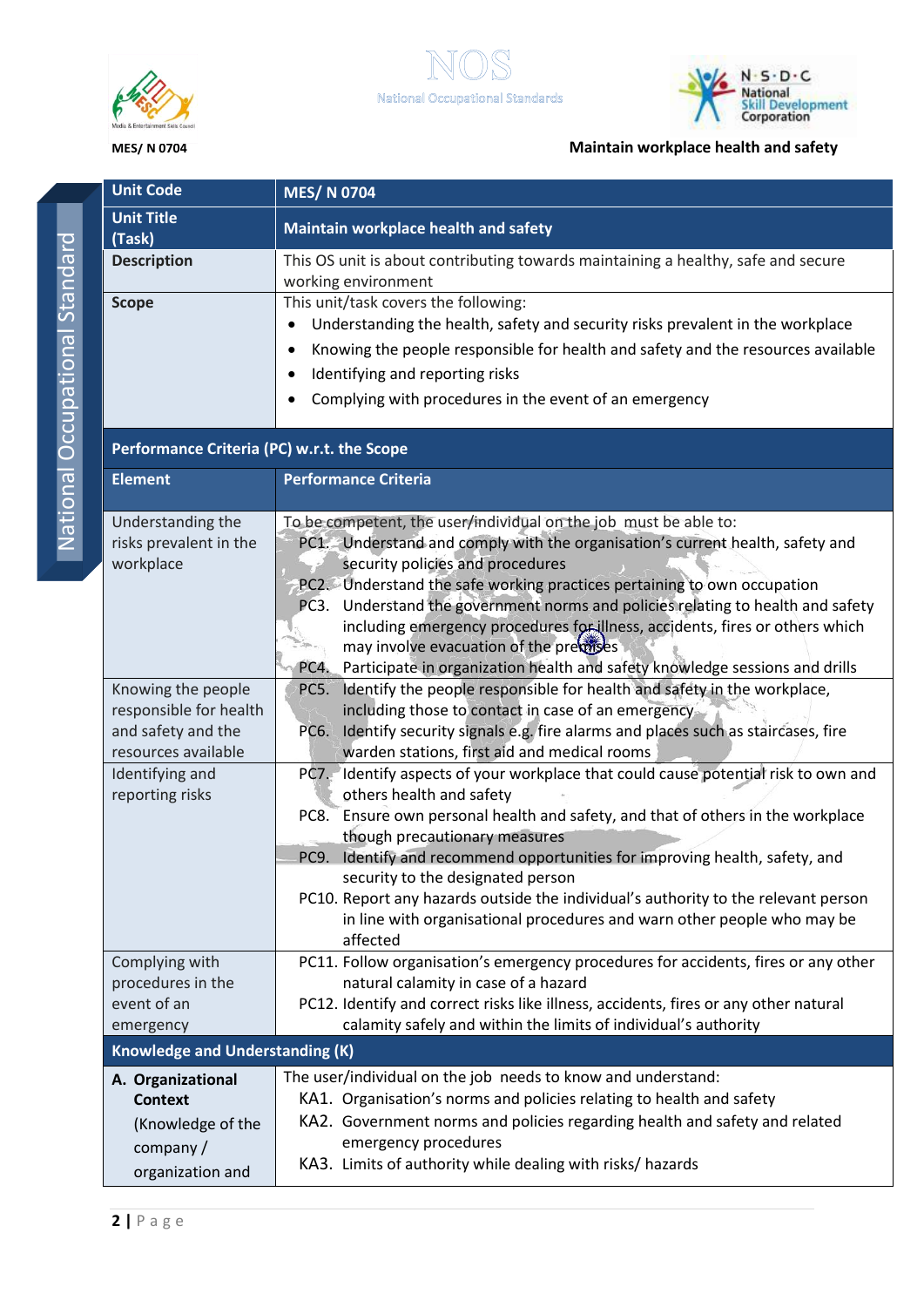



## **MES/ N 0704 Maintain workplace health and safety**

| its processes)                                                                | KA4. The importance of maintaining high standards of health and safety at a<br>workplace                                                                                   |  |  |  |
|-------------------------------------------------------------------------------|----------------------------------------------------------------------------------------------------------------------------------------------------------------------------|--|--|--|
| <b>B. Technical</b>                                                           | The user/individual on the job needs to know and understand:                                                                                                               |  |  |  |
| <b>Knowledge</b>                                                              | KB1. The different types of health and safety hazards in a workplace                                                                                                       |  |  |  |
|                                                                               | Safe working practices for own job role<br>KB2.                                                                                                                            |  |  |  |
|                                                                               | Evacuation procedures and other arrangements for handling risks<br>KB3.<br>Names and contact numbers of people responsible for health and safety in a<br>KB4.<br>workplace |  |  |  |
|                                                                               |                                                                                                                                                                            |  |  |  |
|                                                                               |                                                                                                                                                                            |  |  |  |
|                                                                               | KB5.<br>How to summon medical assistance and the emergency services, where                                                                                                 |  |  |  |
|                                                                               | necessary                                                                                                                                                                  |  |  |  |
|                                                                               | Vendors' or manufacturers' instructions for maintaining health and safety<br>KB6.                                                                                          |  |  |  |
|                                                                               | while using equipments, systems and/or machines                                                                                                                            |  |  |  |
| <b>Skills (S) (Optional)</b>                                                  |                                                                                                                                                                            |  |  |  |
| A. Core Skills/<br><b>Generic Skills</b>                                      | <b>Writing Skills</b>                                                                                                                                                      |  |  |  |
|                                                                               | The user/individual on the job needs to know and understand how to:                                                                                                        |  |  |  |
|                                                                               | SA1. How to write and provide feedback regarding health and safety to the                                                                                                  |  |  |  |
|                                                                               | concerned people                                                                                                                                                           |  |  |  |
|                                                                               | SA2. How to write and highlight potential risks or report a hazard to the concerned                                                                                        |  |  |  |
|                                                                               | people                                                                                                                                                                     |  |  |  |
|                                                                               | <b>Reading Skills</b>                                                                                                                                                      |  |  |  |
|                                                                               | The user/individual on the job needs to krew) and understand how to:                                                                                                       |  |  |  |
|                                                                               | SA3. Read instructions, policies, procedures and norms relating to health and                                                                                              |  |  |  |
|                                                                               | safety                                                                                                                                                                     |  |  |  |
|                                                                               | <b>Oral Communication (Listening and Speaking skills)</b>                                                                                                                  |  |  |  |
|                                                                               | The user/individual on the job needs to know and understand how to:                                                                                                        |  |  |  |
|                                                                               | SA4. Highlight potential risks and report hazards to the designated people                                                                                                 |  |  |  |
| SA5. Listen and communicate information with all anyone concerned or affected |                                                                                                                                                                            |  |  |  |
| <b>B.</b> Professional Skills                                                 | <b>Decision making</b>                                                                                                                                                     |  |  |  |
|                                                                               | The user/individual on the job needs to know and understand how to:                                                                                                        |  |  |  |
|                                                                               | SB1. Make decisions on a suitable course of action or plan                                                                                                                 |  |  |  |
|                                                                               | <b>Plan and Organize</b>                                                                                                                                                   |  |  |  |
|                                                                               | The user/individual on the job needs to know and understand how to:                                                                                                        |  |  |  |
|                                                                               | Plan and organize people and resources to deal with risks/ hazards that lie<br>SB2.                                                                                        |  |  |  |
|                                                                               | within the scope of one's individual authority                                                                                                                             |  |  |  |
|                                                                               | <b>Problem Solving</b>                                                                                                                                                     |  |  |  |
|                                                                               | The user/individual on the job needs to know and understand how to:                                                                                                        |  |  |  |
|                                                                               | Apply problem solving approaches in different situations<br>SB <sub>3</sub> .                                                                                              |  |  |  |
|                                                                               | <b>Critical Thinking</b>                                                                                                                                                   |  |  |  |
|                                                                               | The user/individual on the job needs to know and understand how to:                                                                                                        |  |  |  |
|                                                                               | Understand hazards that fall within the scope of individual authority and<br>SB4.                                                                                          |  |  |  |
|                                                                               | report all hazards that may supersede one's authority                                                                                                                      |  |  |  |
|                                                                               | Apply balanced judgements in different situations<br>SB5.                                                                                                                  |  |  |  |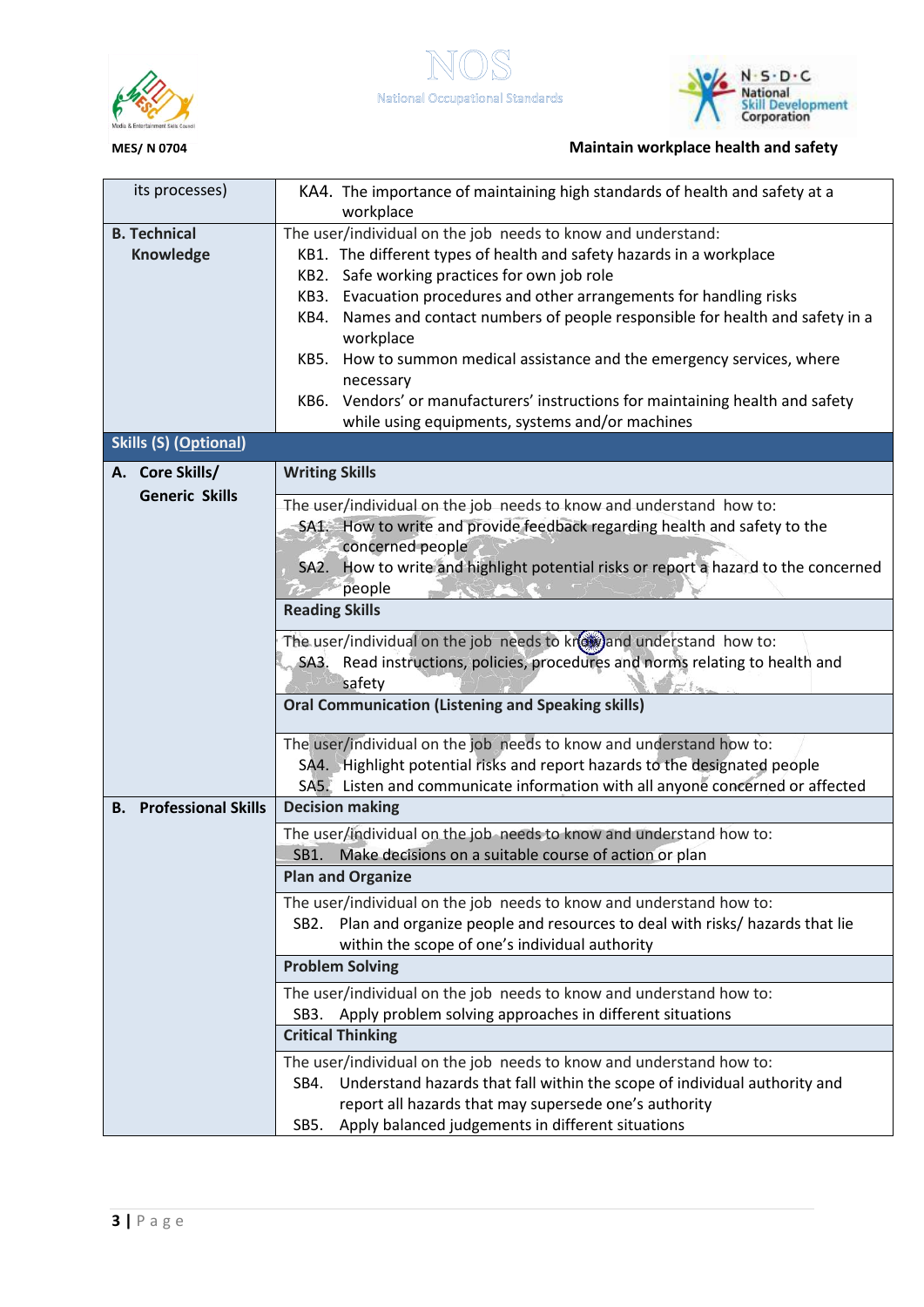



**MES/ N 0704 Maintain workplace health and safety**

# **NOS Version Control**

| <b>NOS Code</b>      | MES / N 0704                      |                         |          |
|----------------------|-----------------------------------|-------------------------|----------|
| <b>Credits(NSQF)</b> | <b>TBD</b>                        | <b>Version number</b>   | 02       |
| Sector               | <b>Media and</b><br>Entertainment | <b>Drafted on</b>       | 16/07/13 |
| Sub-sector           | <b>Animation, Gaming</b>          | Last reviewed on        | 30/07/13 |
| <b>Occupation</b>    | <b>Asset Creation</b>             | <b>Next review date</b> | 29/07/15 |

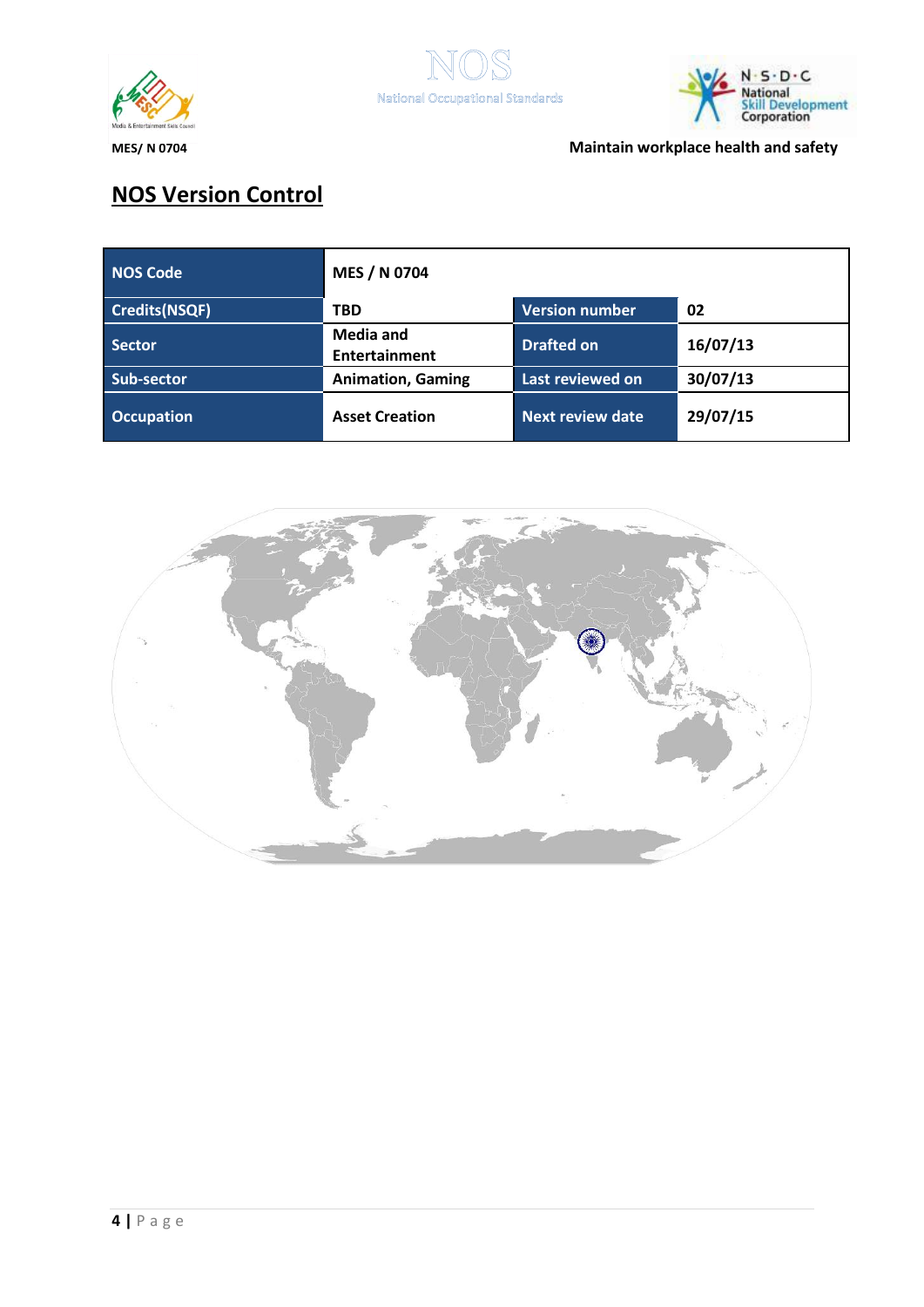<span id="page-13-0"></span>

*Qualifications Pack For Modeller*



## **Annexure**

## **Nomenclature for QP and NOS**



**[Back to top…](#page-0-1)**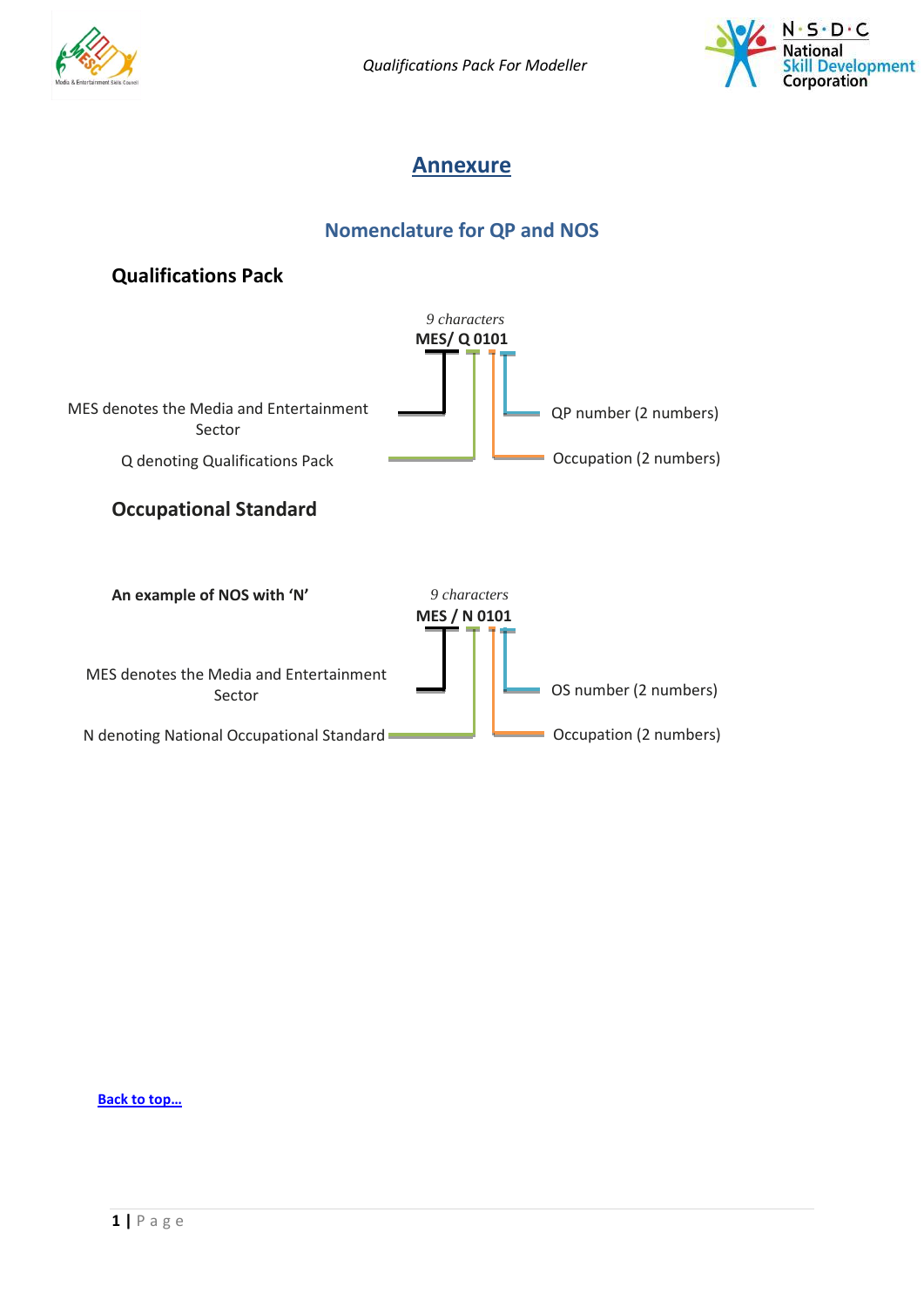



### The following acronyms/codes have been used in the nomenclature above:

| Sub-sector | <b>Range of Occupation numbers</b> |
|------------|------------------------------------|
|            |                                    |

| <b>Sequence</b>         | <b>Description</b>      | <b>Example</b> |
|-------------------------|-------------------------|----------------|
| <b>Three letters</b>    | Media and Entertainment | <b>MES</b>     |
| <b>Slash</b>            |                         |                |
| <b>Next letter</b>      | Whether QP or NOS       | Q              |
| <b>Next two numbers</b> | <b>Asset Creation</b>   | 07             |
| <b>Next two numbers</b> | number<br>0P            | 01             |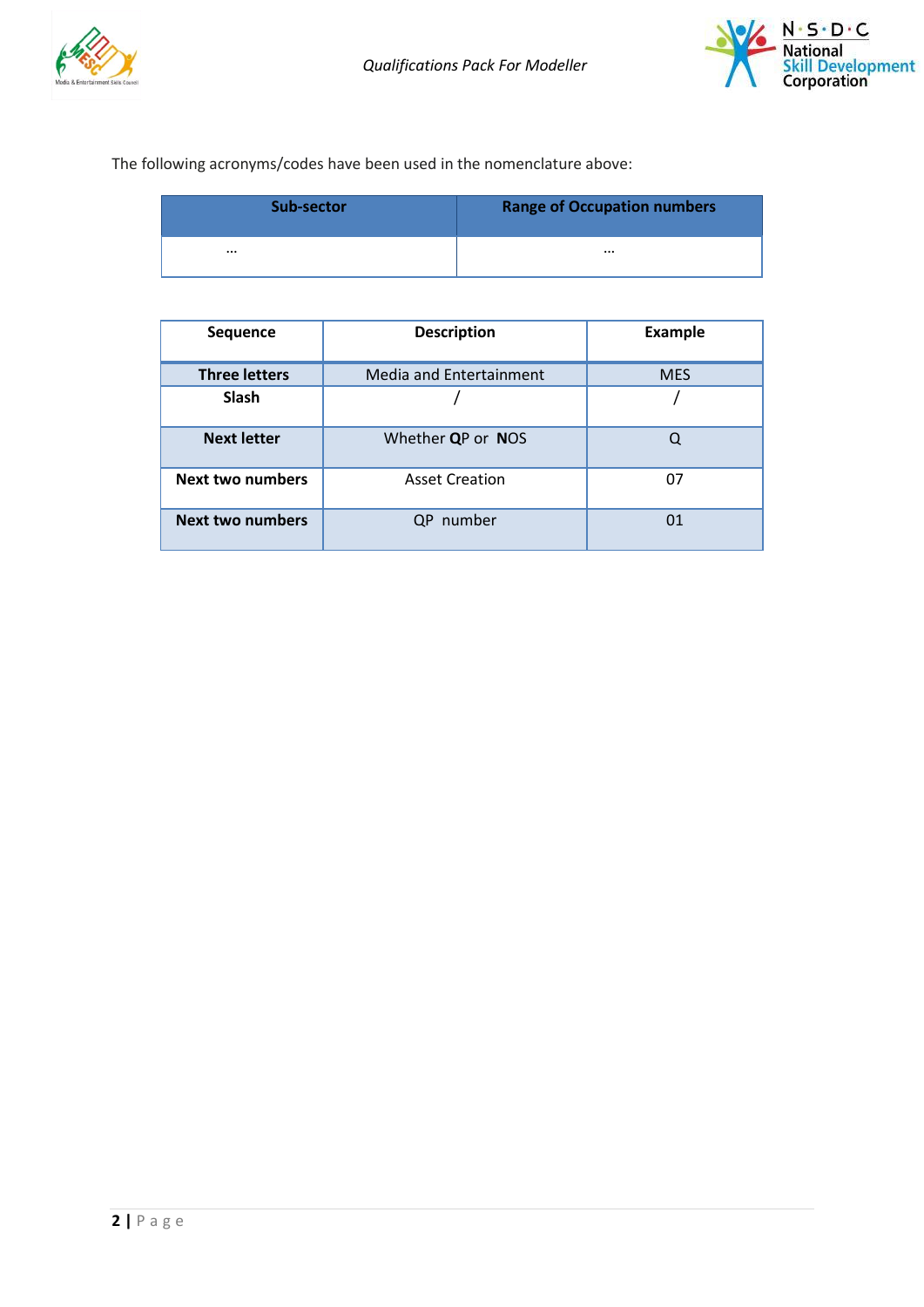| <b>CRITERIA FOR ASSESSMENT OF -Asset Creation</b> |                                                                            |                                                                                                                                                                |                   |            |                         |                                   |
|---------------------------------------------------|----------------------------------------------------------------------------|----------------------------------------------------------------------------------------------------------------------------------------------------------------|-------------------|------------|-------------------------|-----------------------------------|
|                                                   |                                                                            |                                                                                                                                                                |                   |            |                         |                                   |
| <b>Job Role/Qualification Pack</b>                |                                                                            | Modeller                                                                                                                                                       |                   |            |                         |                                   |
| QP-ID                                             |                                                                            | <b>MES Q 2501</b>                                                                                                                                              |                   |            |                         |                                   |
|                                                   |                                                                            |                                                                                                                                                                |                   |            |                         |                                   |
|                                                   | <b>NOS</b>                                                                 | <b>NOS NAME</b>                                                                                                                                                | Weightage         |            |                         |                                   |
|                                                   | <b>MES/N 0701</b>                                                          | Prepare computer generated models                                                                                                                              | 90%               |            |                         |                                   |
| 2                                                 | <b>MES/N 0704</b>                                                          | Maintain workplace health and safety Description                                                                                                               | 10%               |            |                         |                                   |
|                                                   |                                                                            |                                                                                                                                                                | 100%              |            |                         |                                   |
|                                                   | <b>Guidelines for Assessment:</b>                                          |                                                                                                                                                                |                   |            |                         |                                   |
|                                                   |                                                                            | 1. Criteria for assessment for each Qualification Pack will be created by the Sector Skill Council. Each Performance Criteria (PC) will be                     |                   |            |                         |                                   |
|                                                   |                                                                            | assigned marks proportional to its importance in NOS. SSC will also lay down proportion of marks for Theory and Skills Practical for each PC.                  |                   |            |                         |                                   |
|                                                   |                                                                            | 2. The assessment for the theory & Practical part will be based on knowledge bank of questions created by the AA and approved by SSC                           |                   |            |                         |                                   |
|                                                   |                                                                            | 3. Individual assessment agencies will create unique question papers for theory part for each candidate at each examination/training center                    |                   |            |                         |                                   |
|                                                   | (as per assessment criteria below)                                         |                                                                                                                                                                |                   |            |                         |                                   |
|                                                   |                                                                            | 4. Individual assessment agencies will create unique evaulations for skill practical for every student at each examination/training center                     |                   |            |                         |                                   |
| based on this criteria                            |                                                                            |                                                                                                                                                                |                   |            |                         |                                   |
|                                                   |                                                                            | 5. To pass the Qualification Pack, every trainee should score a minimum of 70% cumulatively (Theory and Practical)                                             |                   |            |                         |                                   |
|                                                   |                                                                            |                                                                                                                                                                |                   |            |                         |                                   |
| <b>Job Role</b>                                   | Modeller                                                                   |                                                                                                                                                                |                   |            |                         |                                   |
| <b>NOS CODE</b>                                   | <b>NOS NAME</b>                                                            | Performance Criteria                                                                                                                                           |                   |            | <b>Marks Allocation</b> |                                   |
|                                                   |                                                                            |                                                                                                                                                                | <b>Total Mark</b> | Out Of     | <b>Theory</b>           | <b>Skills</b><br><b>Practical</b> |
| <b>MES/N 0701</b>                                 | Prepare computer                                                           | PC1. Prepare digital models according to the design brief (appearance, complexion,                                                                             | 100               |            |                         |                                   |
|                                                   | generated models                                                           | dressing, moods, personalities, expressions etc.), requirements (number, types,<br>duplicates etc.) and specifications (dimensions, operating parameters etc.) |                   | 40         | 10                      | 30                                |
|                                                   |                                                                            | PC2. Create prototypes/pilots for testing                                                                                                                      |                   | 30         | 10                      | 20                                |
|                                                   | PC3. Ensure that the models will be able to perform properly once animated |                                                                                                                                                                | 30                | 10         | 20                      |                                   |
|                                                   |                                                                            |                                                                                                                                                                | <b>Total</b>      | <b>100</b> | 30                      | 70                                |
| <b>MES/N 0704</b>                                 | <b>Maintain workplace</b>                                                  |                                                                                                                                                                |                   |            |                         |                                   |
|                                                   | health and safety<br><b>Description</b>                                    | PC1. Understand and comply with the organisation's current health, safety and security<br>policies and procedures                                              |                   | 10         | 5                       |                                   |
|                                                   |                                                                            | PC2. Understand the safe working practices pertaining to own occupation                                                                                        |                   | 10         | 5                       |                                   |
|                                                   |                                                                            | PC3. Understand the government norms and policies relating to health and safety                                                                                |                   |            |                         |                                   |
|                                                   |                                                                            | including emergency procedures for illness, accidents, fires or others which may involve<br>evacuation of the premises                                         | 100               | 5          | 3                       | 50                                |
|                                                   |                                                                            | PC4. Participate in organization health and safety knowledge sessions and drills                                                                               |                   | 5          | $2^{\circ}$             |                                   |
|                                                   |                                                                            | PC5. Identify the people responsible for health and safety in the workplace, including                                                                         |                   |            |                         |                                   |
|                                                   |                                                                            | those to contact in case of an emergency<br>PC6. Identify security signals e.g. fire alarms and places such as staircases, fire warden                         |                   | 10         | 5                       |                                   |
|                                                   |                                                                            | stations, first aid and medical rooms                                                                                                                          |                   | 10         | 5                       |                                   |